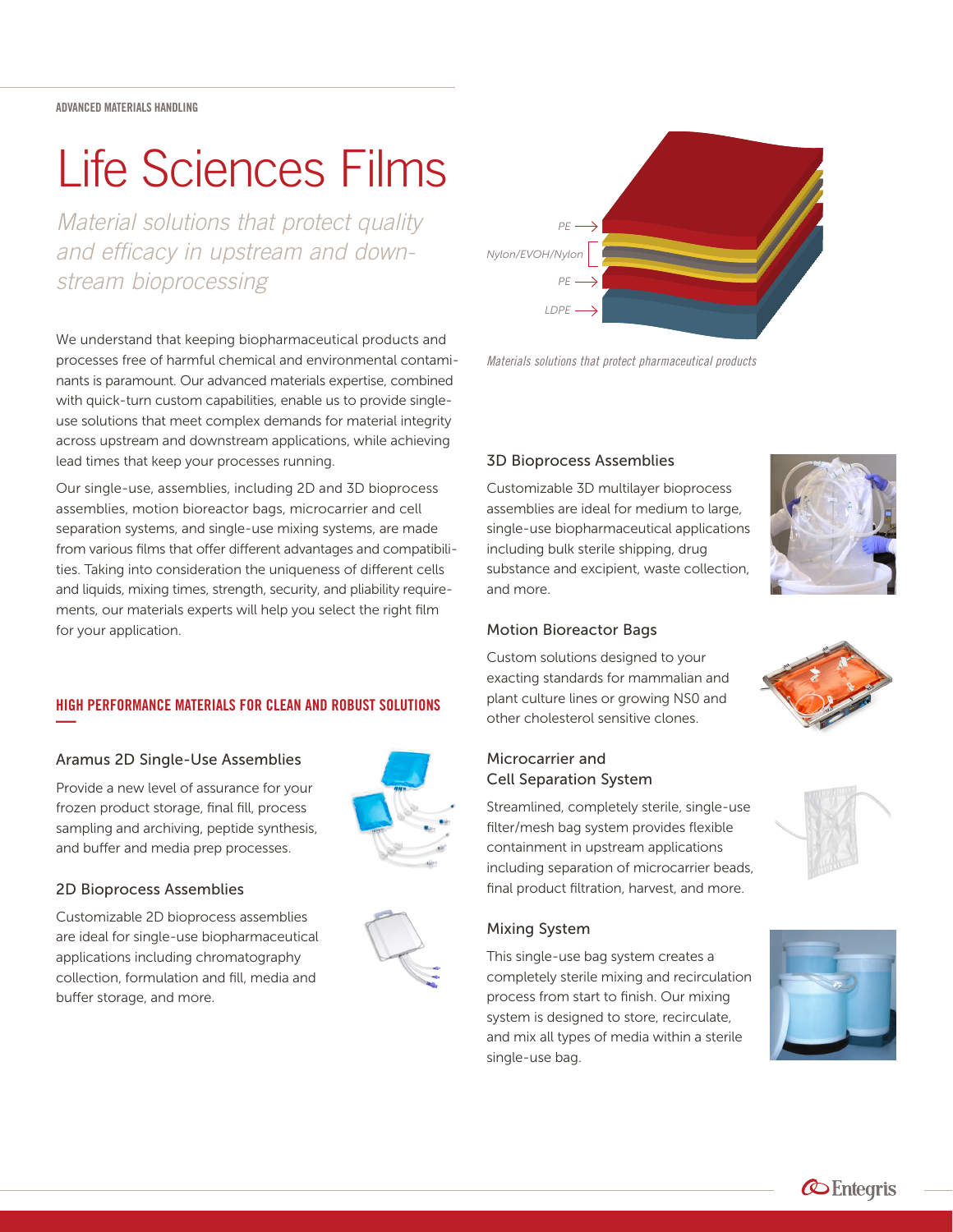#### MATERIALS OF CONSTRUCTION **—**

#### Aramus™ Single-layer Film

The Aramus film is designed with a single polymer material that does not contain binders, agents, or additives, and provides higher purity, lower extractables and leachables (E&L), and greater reliability in frozen applications from -85°C (-121°F) or lower.

This film is a great choice for all your critical process needs for 2D (20 mL – 50 L) storage bags. It provides robustness, low surface energy, low absorption, superior chemical compatibility, and critical process fluid cleanliness.



- One layer (8 mil thick) of high-grade, gamma-stable fluoropolymer
- Maintains flexibility and weld strength in liquid nitrogen (-196°C [-385°F])
- Extreme chemical compatibility for the most challenging applications (DMSO, DMF, etc.)
- Gamma stable and autoclavable
- Fluid path layer: Fluoropolymer

#### Flex 200 Film, Single-Ply, Multilayer

Designed to provide strength and low gas permeability, this film is well suited for growing mammalian and plant culture cell lines with extended rocking times.

Flex 200 film is most often selected when optical clarity is critical to the process optimization.

Common applications include fluid transfer, shipping, storage, mixing systems, sampling, bioreactors, media storage, and product storage containers.



- Total 13 mil thickness
- Fluid path layer: ULDPE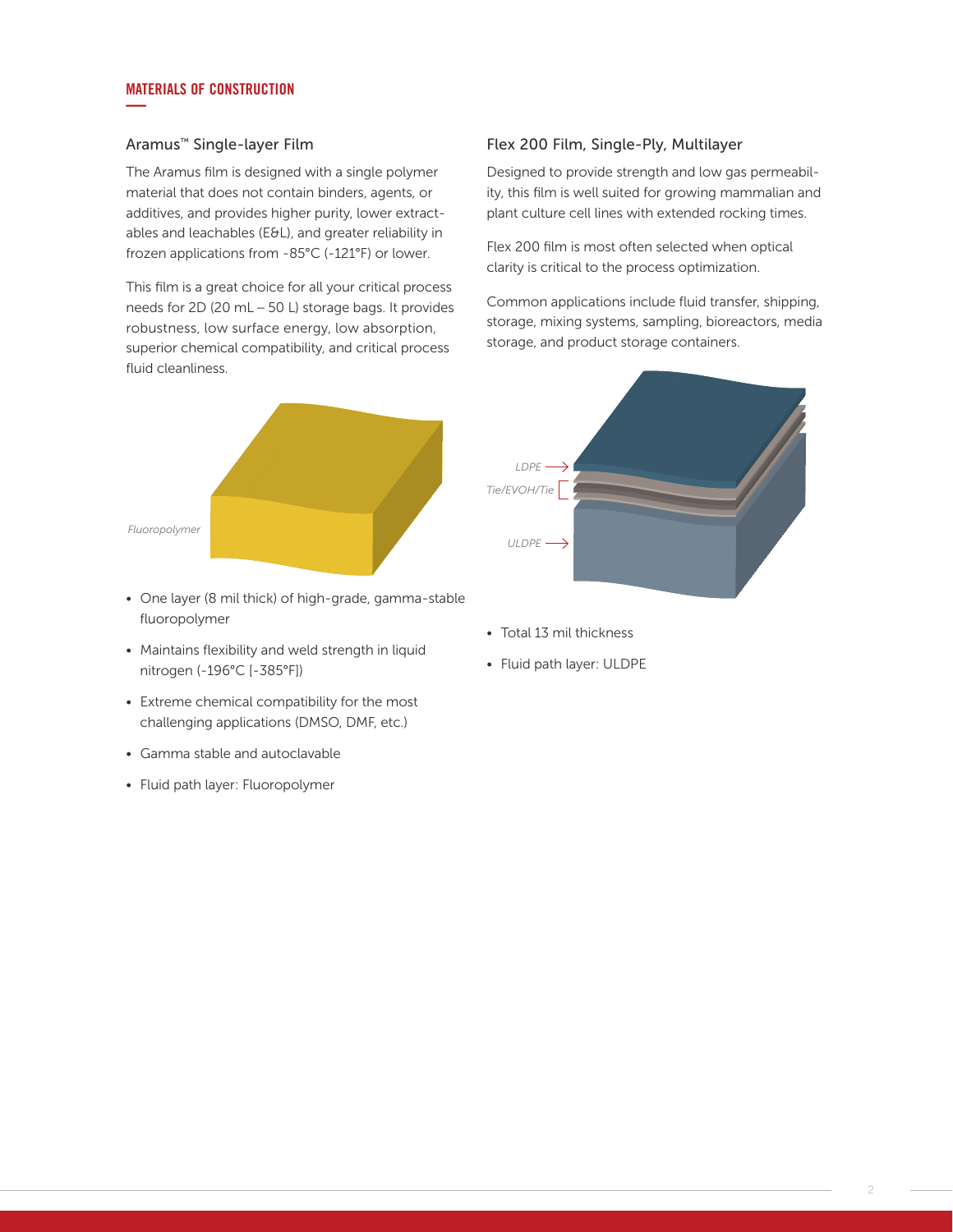#### Flex 400 Film, Single-Ply Fluoropolymer PVDF

This single-ply design is extremely durable, autoclavable\*, and has non-cholesterol binding properties that yield superior results in growing NS0 and other cholesterol dependent clones.

Flex 400 can be used for a multitude of applications including processes with broad temperature ranges, high temperature and sterilization applications, cholesterol containing media storage, and processes where a low extractables profile is required.

Flex 400 is primarily selected for motion bioreactor designs where non-cholesterol binding properties are required. Compared to the Aramus film, this film can be made into face port configurations.



- 8 mil thickness
- Fluid path layer: PVDF

#### Flex 100/150 Film, Double-Layer, Multi-Ply

This design provides strength and low gas permeability, which is well suited for growing mammalian and plant culture cell lines with extended rocking times.

Flex 100/150 film creates a more robust container by eliminating seams on the outside, which is ideal for shipping. The double-layer, multi-ply design helps reduce stress preventing container leak through under harsh conditions such as shipping 3D containers of fluid. One key benefit of this film is scalability. Flex 100/150 film is available for use in large volume, 2D/3D configurations, and many other Entegris products. Common applications include fluid transfer, shipping, low, storage, mixing systems, sampling, bioreactors, media storage, and product storage containers.



- Total 9 mil thickness
- Fluid path layer: LDPE

#### Flex 100/100/150 Film, Triple-Layer, Multi-Ply

This film is designed with an additional layer of support, providing supplementary strength to protect your high dollar media products during processing or long shipping distances.

Flex 100/100/150 film is well suited for fluid transfer, extended shipping, intermediate storage, mixing systems, sampling, bioreactors, media storage, processing vessels, and product storage containers.



- Total 13 mil thickness
- Fluid path layer: LDPE